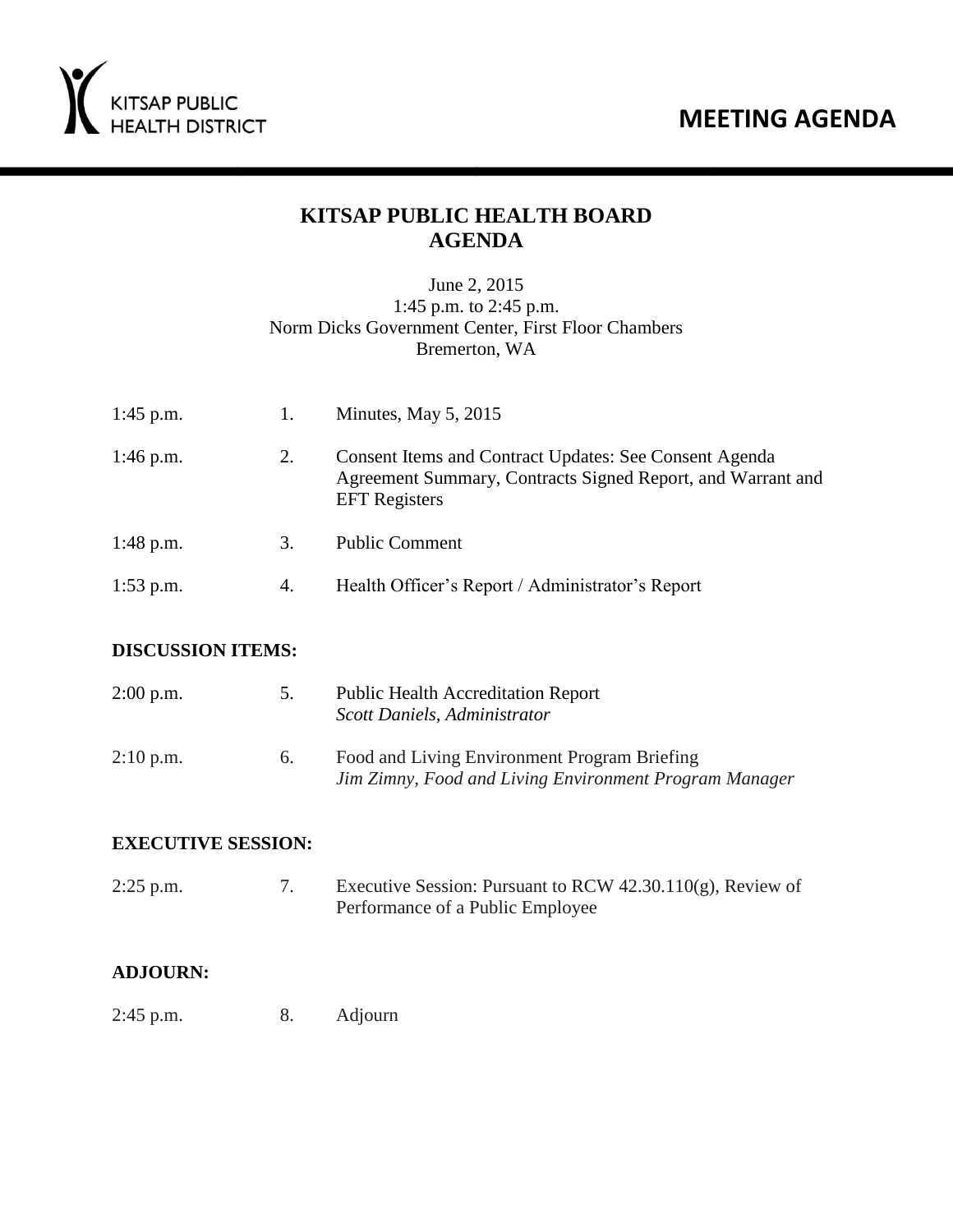#### **KITSAP PUBLIC HEALTH BOARD Regular Meeting May 5, 2015**

The meeting was called to order by the Board Chair Commissioner Robert Gelder, at 1:47 p.m.

#### **MINUTES**

Mayor Patty Lent moved and Commissioner Charlotte Garrido seconded the motion to approve the minutes for the April 7, 2015 regular meeting. The motion was approved unanimously.

#### **CONSENT AGENDA**

The contracts on the consent agenda included:

- 1316, Amendment 2, Washington State Department of Health, *Consolidated Contract*
- 1393, Jamestown S'Klallam Tribe, *Emergency Training and Exercise\**
- 1392, Port Gamble S'Klallam Tribe, *Emergency Training and Exercise\**
- 1391, Makah Tribe, *Emergency Training and Exercise\**
- 1384, Kitsap Community Foundation, *ACEs Collective Impact Process*\*

Contracts with an "\*" were reviewed and verbally approved for signature by Commissioner Gelder (Board Chair) and Mayor Erickson (Board Vice-Chair) on May 12, 2015, and included on the Consent Agenda to be affirmed by the Board today. Commissioner Garrido moved and Commissioner Blossom seconded the motion to approve the consent agenda, including the contracts update and Warrant and Electronic Funds Transfer Register. The motion was approved unanimously.

#### **PUBLIC COMMENT**

There was no public comment.

#### **HEALTH OFFICER'S REPORT/ADMINISTRATOR'S REPORT**

Dr. Susan Turner, Health Officer, provided follow up to a question asked last meeting regarding the State Legislature's stance on powered alcohol. She informed the Board that a bill banning powered alcohol in Washington State has been delivered to the Governor, but it's unknown at this point if it has been signed.

Mayor Lent asked what actions are being taken regarding the growing percentage of Chlamydia and other such sexually-transmitted diseases in Kitsap County. Dr. Turner stated that the District has reached out to physicians asking that they prescribe treatment to the partners of their patients if the patients are positive. This also explains the increase in testing and number of positives. If the numbers do not decline, the District is prepared to widen the outreach. Dr. Turner will reach out to Chief Medical Officers to gauge physician support in the effort.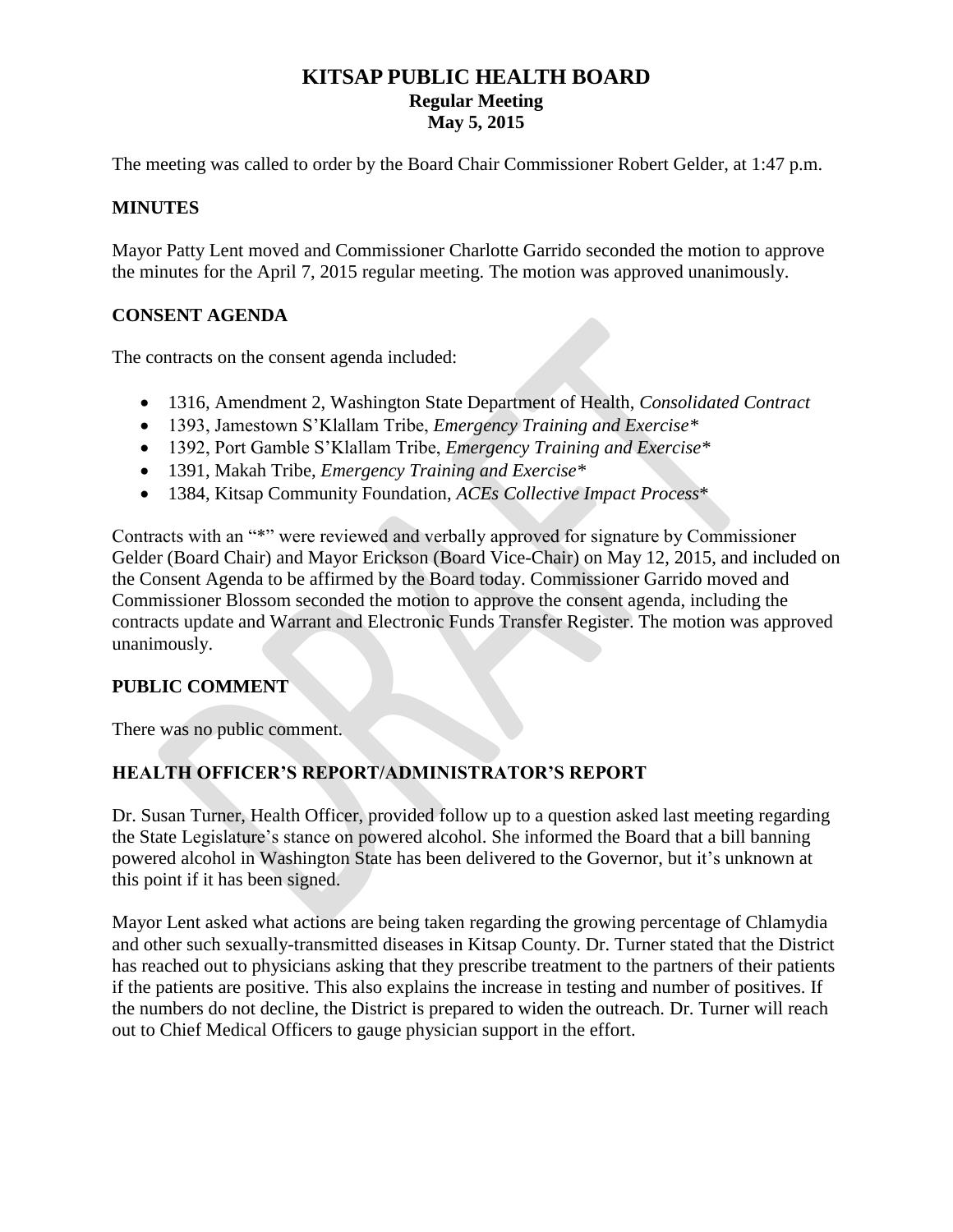Kitsap Public Health Board Regular Meeting May 5, 2015 Page 2 of 3

Mr. Scott Daniels, Administrator, mentioned that last month he was asked by the Board to identify the gaps from the Public Health Accreditation Board (PHAB) site visit and he said then he would do that at today's meeting. He deferred that report to the June meeting because the District will, at that time, know if they have been accredited and he will have more to report.

Mr. Daniels introduced the District's new Assistant Environmental Health Director, Mr. John Kiess. Mr. Kiess stated that he has been with the District since 1999 and is very excited to take on the new responsibilities. The Board offered a warm welcome to Mr. Kiess.

#### **RESOLUTION 2015-04: ADOPTING THE REVISED COMMUNITY HEALTH DIVISION FEE SCHEDULE**

Ms. Suzanne Plemmons, Community Health Division Director, asked the Board to adopt the revised Community Health Division fee schedule that was introduced at last month's Board meeting. In preparation for presentation to the Board, a public notice was posted in the Kitsap Sun, a notice was posted on the District's website, and copies of the revised fee schedule were made available at the District's front counter. She confirmed that there had been no inquiries from the community on the proposed revisions. She acknowledged her team for their hard work on this project.

Mayor Lent moved and Commissioner Garrido seconded the motion to approve Resolution 2015-04: Adopting the Revised Community Health Division Fee Schedule. The motion was approved unanimously.

Following a question from the Board, Ms. Plemmons stated that the last increase of these fees was in 2011. In the future, the District will review the fees annually and present them to the Board every two years.

#### **ANNUAL KITSAP COUNTY CORE PUBLIC HEALTH INDICATORS REPORT**

Dr. Turner introduced District staff Ms. Siri Kushner, Epidemiologist, and Ms. Nicola Marsden-Haug, Epidemiologist. Ms. Kushner provided an overview of the Epidemiology/Assessment Program by explaining how demographics and trends are measured to develop science-based policy and program recommendations. She stated that the two-person epidemiologist team also monitors and evaluates the effectiveness and efficiency of programs and services as well as performs quality improvement activities. Ms. Kushner reviewed how the program supports internal programs and projects including, but not limited to, strategic management, chronic and communicable disease prevention, and parent/child health, and external community groups such as the Olympic Community of Heath and the Kitsap Community Health Priorities (KCHP) sponsor group.

Ms. Kushner informed the Board that the Public Health Indicators have been updated annually since 2006 and that they provide an overview of the health and well-being of Kitsap residents using demographic and public health data. This data is then used to inform and prioritize programs and policies that improve the health and well-being of Kitsap County residents. After the Board's review today, the indicators will be posted on the District's website. Ms. Kushner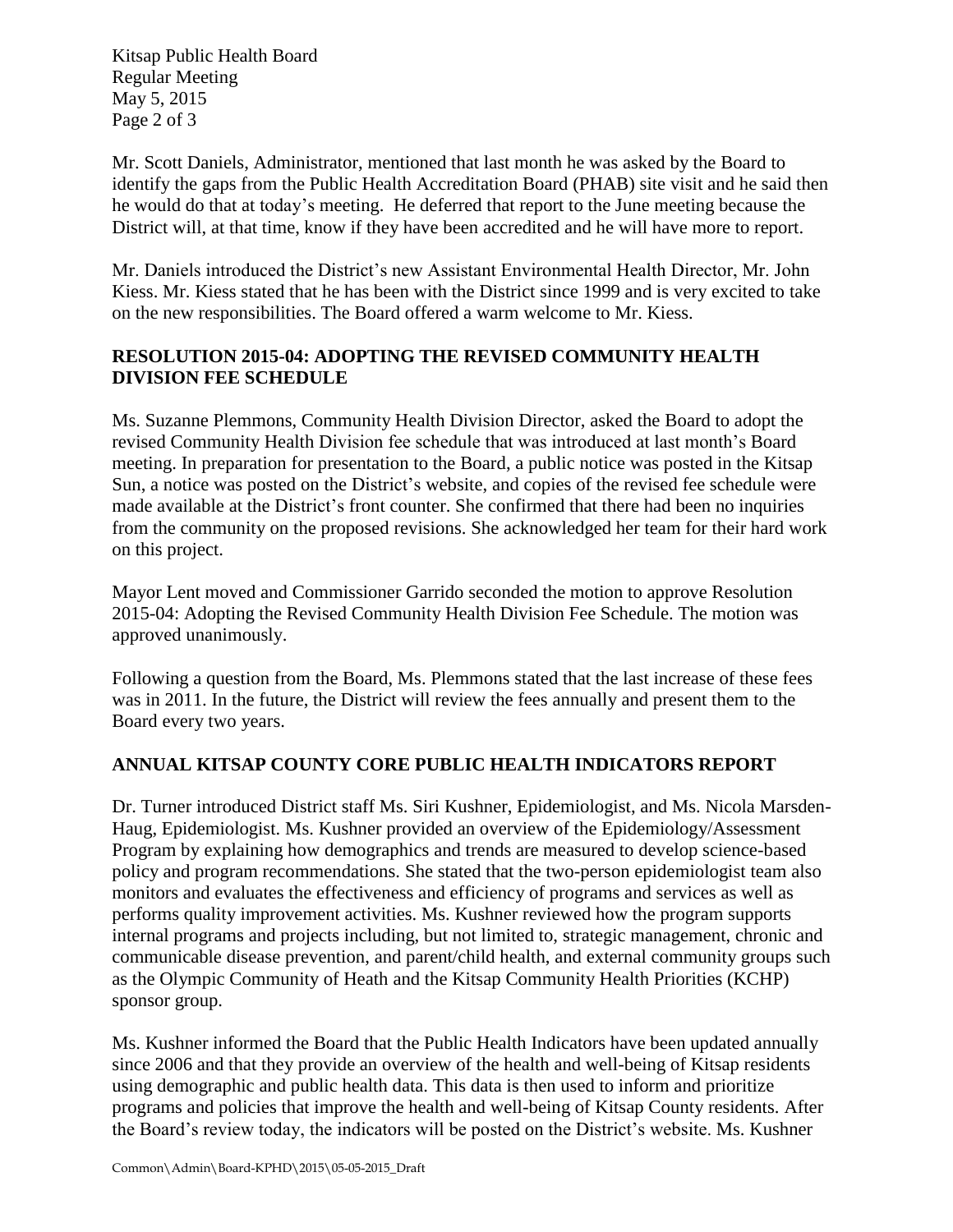Kitsap Public Health Board Regular Meeting May 5, 2015 Page 3 of 3

invited the Board and audience to break into two groups to receive a more in-depth review and discussion about the Public Health Indicators Report and Washington State comparisons. The group discussions concluded at 2:55 p.m.

#### **ADJOURN**

There was no further business; the meeting was adjourned at 2:55 p.m.

**Robert Gelder, Chair Scott Daniels Kitsap Public Health Board Administrator**

**Board Members Present:** *Council Member* Sarah Blossom; *Mayor* Becky Erickson; *Commissioner* Charlotte Garrido; *Commissioner* Rob Gelder; *Mayor* Patty Lent; *Mayor* Tim Matthes; *Commissioner* Edward Wolfe.

**Staff Present:** Karen Boysen-Knapp, *Community Liaison, Healthy Communities/Chronic Disease Prevention;* Dana Brainerd, *Public Health Nurse, Clinical Services; S*cott Daniels, *Administrator;* Kerry Dobbelaere, *Program Manager, Clinical Services*; Katie Eilers, *Assistant Director, Community Health Division*; Leslie Hopkins, *Program Coordinator, Administration;*  Kathy Greco, *Confidential Secretary, Administration;* April Fisk*, Supervisor, Support Services;*  Keith Grellner, *Director, Environmental Health Division;* John Kiess, *Assistant Director, Environmental Health Division*; Siri Kushner, *Epidemiologist, Assessment;* Nicola Marsden-Haug, *Epidemiologist, Assessment;* Suzanne Plemmons*, Director, Community Health Division;*  Shelley Rose, *Public Health Educator, In-Person Assister Program;* Susan Turner, *Health Officer.* 

**Public Present:** Monte Levine, *self*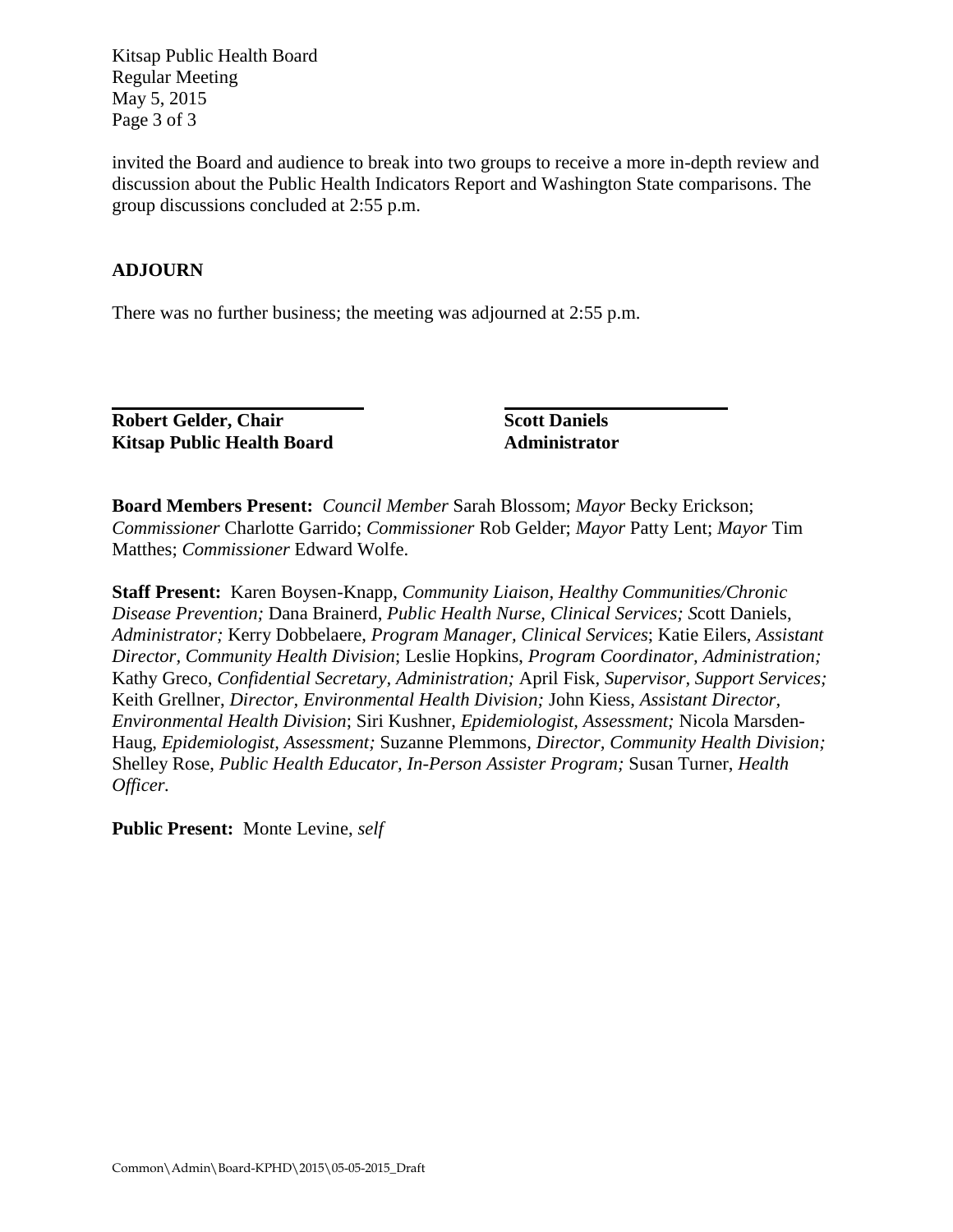

345 6th Street. Suite 300 Bremerton, WA 98337 360-337-5235

# MEMO

| To:   | Kitsap Public Health Board                |
|-------|-------------------------------------------|
|       | From: Scott Daniels, Administrator        |
| Date: | May 26, 2015                              |
| Re:   | <b>Public Health Accreditation Report</b> |

As you know, the Kitsap Public Health District recently achieved national accreditation through the national non-profit Public Health Accreditation Board (PHAB). The accreditation program works to improve and protect the health of the public by advancing the quality and performance of the nation's Tribal, state, local, and territorial public health departments. We now join the Washington State Department of Health and Spokane Regional Health District as the only three accredited public health agencies in Washington State, and we're now one of only 75 governmental public health departments accredited in the nation (out of more than 3,000) .

At the June 2<sup>nd</sup> Kitsap Public Health Board meeting, I'll update the Board on the feedback we received from the Public Health Accreditation Board during this process, including the areas PHAB considered as our greatest strengths and our greatest challenges. I'll also highlight the PHAB domains where we had perfect scores, and the domains where we did not, and I'll cover areas cited by PHAB as potential national models.

No Board action is required on this agenda item --- this is an informational presentation only.